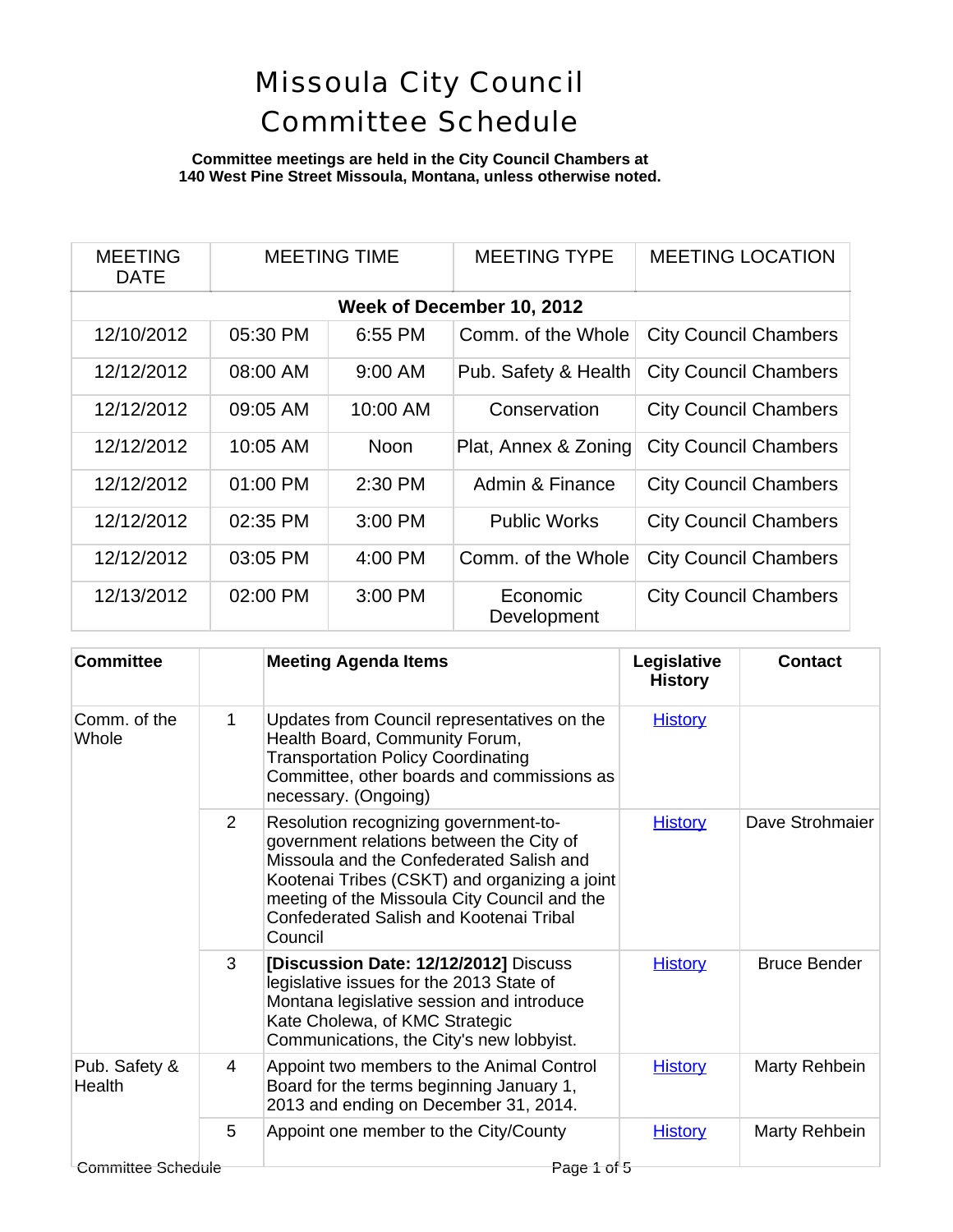#### **Committee meetings are held in the City Council Chambers at 140 West Pine Street Missoula, Montana, unless otherwise noted.**

| Conservation            | 6              | <b>Caras Park Improvements</b>                                                                                                                                                                                                                     | <b>History</b> | Donna Gaukler               |
|-------------------------|----------------|----------------------------------------------------------------------------------------------------------------------------------------------------------------------------------------------------------------------------------------------------|----------------|-----------------------------|
|                         | $\overline{7}$ | A resolution revising city of Missoula Parks<br>and Recreation Master Fee schedule for<br>parks and recreation programs, facilities and<br>concessionaires.                                                                                        | <b>History</b> | <b>Shirley Kinsey</b>       |
| Plat, Annex &<br>Zoning | 8              | Fee waiver request - Coffee Kiosk SLR (900<br>E. Broadway)                                                                                                                                                                                         | <b>History</b> | Aaron Wilson,<br><b>OPG</b> |
|                         | 9              | Emergency ordinance to change references<br>throughout Missoula Municipal Code to reflect<br>the reassignment of duties and functions<br>formerly performed in the Public Works<br>Department to Development Services<br>beginning January 1, 2013 | <b>History</b> | Marty Rehbein               |
|                         | 10             | Council Appointments to the Design Review<br><b>Board</b>                                                                                                                                                                                          | <b>History</b> | Marty Rehbein               |
|                         | 11             | Council Appointments to the Historic<br><b>Preservation Commission</b>                                                                                                                                                                             | <b>History</b> | Marty Rehbein               |
| Admin &<br>Finance      | 12             | Resolution authorizing the City to issue its<br><b>Industrial Development Revenue Note</b><br>(YWCA Project), Series 2012 in the amount of<br>\$920,400                                                                                            | <b>History</b> | <b>Brentt Ramharter</b>     |
|                         | 13             | Amend the FY 2013 budget to appropriate<br>expenditures that were not identified in the<br>original budget concerning the addition of the<br>Transportation Planning component of the<br>new Development Services Department                       | <b>History</b> | <b>Brentt Ramharter</b>     |
|                         | 14             | Contract for lobbyist services for 2013.                                                                                                                                                                                                           | <b>History</b> | Mayor Engen                 |
|                         | 15             | Ordinance changing the Interest Rate that is<br>applied to deferred curb and sidewalk<br>assessments with the City of Missoula                                                                                                                     | <b>History</b> | <b>Brentt Ramharter</b>     |
| <b>Public Works</b>     | 16             | <b>Small Municipal and County Enterprise</b><br>License Agreement for GIS with ESRI, Inc                                                                                                                                                           | <b>History</b> | Dan Jordan                  |
|                         | 17             | Resolution changing the school zone speed<br>limits on Higgins Avenue and Rattlesnake<br>Drive.                                                                                                                                                    | <b>History</b> | Kevin J. Slovarp            |
| Economic<br>Development | 18             | Identify needs and possible solutions to<br>Missoula's technology infrastructure that<br>would help existing businesses expand and<br>increase the City's competitive advantage in<br>recruiting new companies.                                    | <b>History</b> | <b>Caitlin Copple</b>       |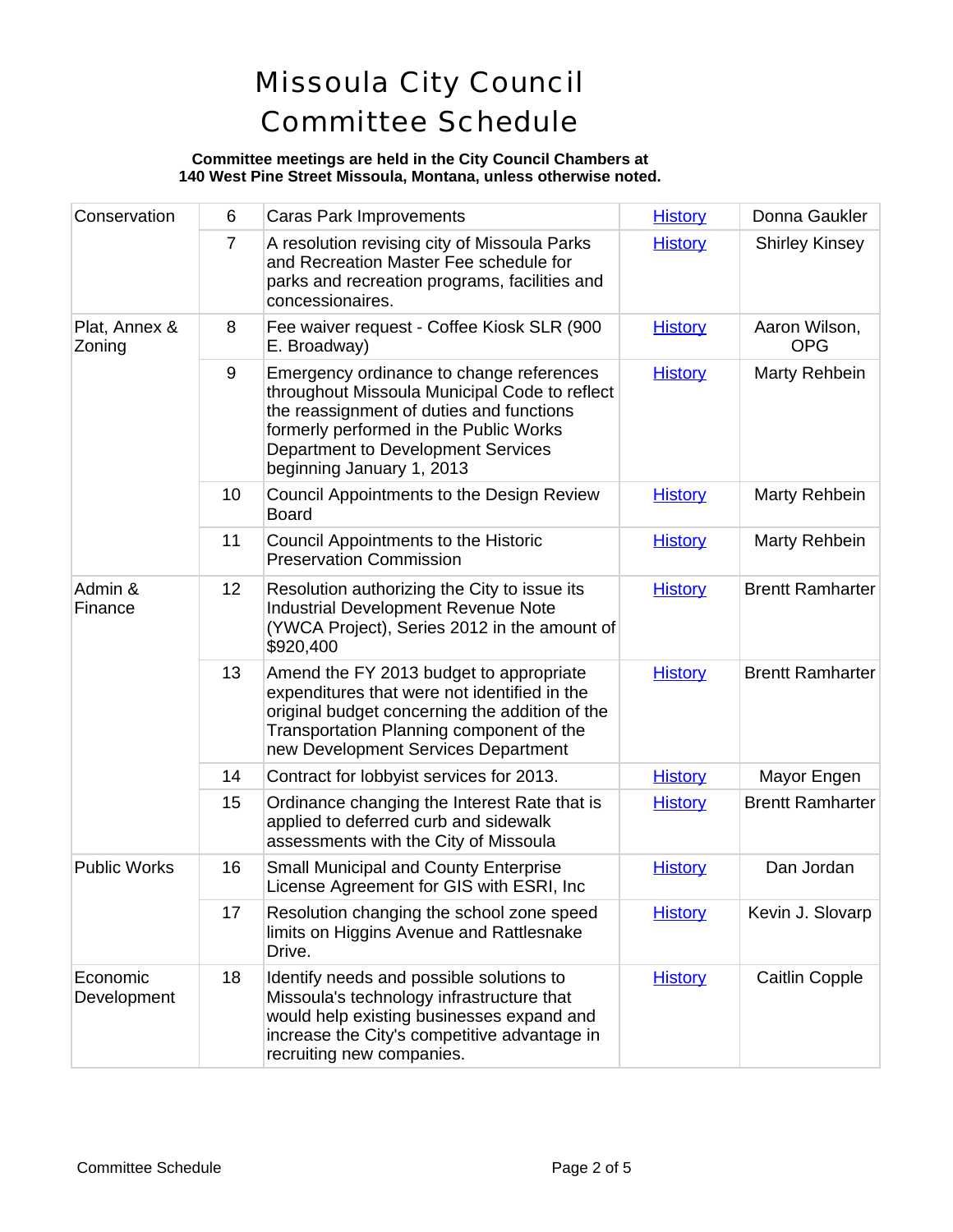**Committee meetings are held in the City Council Chambers at 140 West Pine Street Missoula, Montana, unless otherwise noted.**

*The following items have been referred to City Council committees, but the committees will not discuss them in the coming week:*

| <b>Committee</b>      |                | <b>Held Meeting Agenda Items</b>                                                                                                                                                                                                                                                            | Legislative<br><b>History</b> | <b>Contact</b>          |
|-----------------------|----------------|---------------------------------------------------------------------------------------------------------------------------------------------------------------------------------------------------------------------------------------------------------------------------------------------|-------------------------------|-------------------------|
| Admin &<br>Finance    | $\mathbf{1}$   | Journal vouchers                                                                                                                                                                                                                                                                            | <b>History</b>                |                         |
|                       | $\overline{2}$ | Budget transfers.                                                                                                                                                                                                                                                                           | <b>History</b>                |                         |
|                       | 3              | Review the City's current policy for charging<br>the public for various City-produced<br>documents.                                                                                                                                                                                         | <b>History</b>                | Dave Strohmaier         |
|                       | $\overline{4}$ | Disposition of surplus City land.                                                                                                                                                                                                                                                           | <b>History</b>                | Nancy Harte             |
|                       | 5              | <b>Credit Card Processing Contract</b>                                                                                                                                                                                                                                                      | <b>History</b>                | <b>Brentt Ramharter</b> |
| Conservation          | 6              | An amendment to the agreement with<br>Territorial Landworks, Inc. (TLI) in an amount<br>not to exceed \$136,702.37 for professional<br>services, including engineering, surveying,<br>and construction management for Project<br>#PR 08-02 GCT, Grant Creek Trail, CTEP<br>#STPE 8199(105). | <b>History</b>                | Dave Shaw               |
|                       | $\overline{7}$ | Discuss the City's strategy to complete a<br>boundary survey of Greenough Park.                                                                                                                                                                                                             | <b>History</b>                | Dave Strohmaier         |
| Comm. of the<br>Whole | 8              | Web conference with Steve Dodd from Every<br>Voice Engaged about Municipal Gaming Tool<br>to engage the public in budget prioritization                                                                                                                                                     | <b>History</b>                | Caitlin Copple          |
|                       | 9              | Update on Urban Renewal District III (URD<br>III)                                                                                                                                                                                                                                           | <b>History</b>                | <b>Caitlin Copple</b>   |
|                       | 10             | Joint meeting of the Mayor, City Council and<br>County Commission; a facilitated quarterly<br>OPG review as directed in the Interlocal<br>Agreement.                                                                                                                                        | <b>History</b>                | Mayor Engen             |
|                       | 11             | Bi-annual meeting with the Chamber of<br>Commerce                                                                                                                                                                                                                                           | <b>History</b>                | <b>Marilyn Marler</b>   |
|                       | 12             | Discuss OPG reorganization proposal with<br>Department Heads.                                                                                                                                                                                                                               | <b>History</b>                | <b>Marilyn Marler</b>   |
|                       | 13             | Propose the City Council be a member unit of<br>the Missoula Chamber of Commerce.                                                                                                                                                                                                           | <b>History</b>                | <b>Dick Haines</b>      |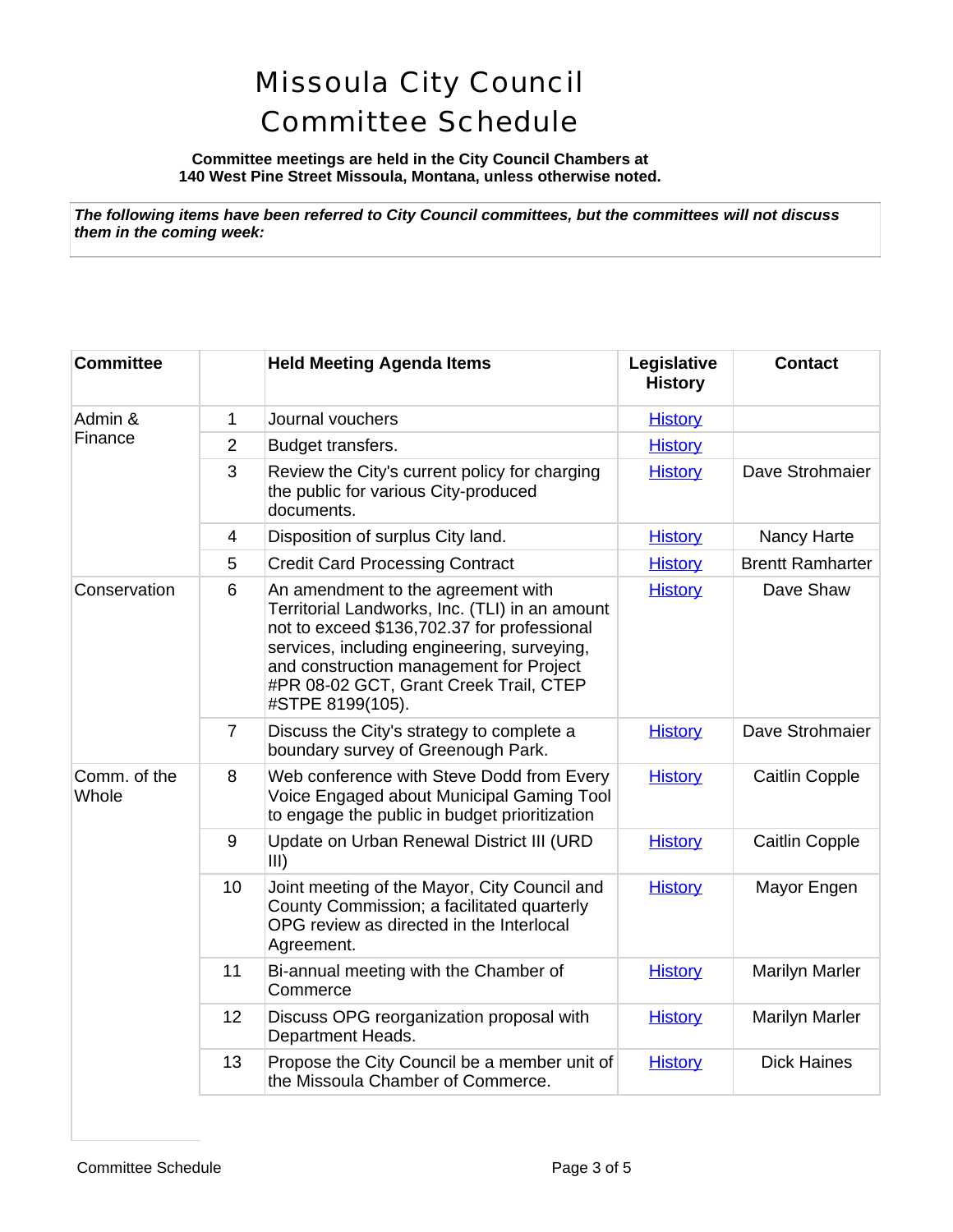#### **Committee meetings are held in the City Council Chambers at 140 West Pine Street Missoula, Montana, unless otherwise noted.**

|                         | 14 | Update on the re-organization of Office of<br>Planning and Grants, Engineering and<br>Building services into the proposed<br>Development Services.                                                                         | <b>History</b> | Mayor Engen                 |
|-------------------------|----|----------------------------------------------------------------------------------------------------------------------------------------------------------------------------------------------------------------------------|----------------|-----------------------------|
|                         | 15 | Joint meeting of the Mayor, City Council and<br>County Commission; a facilitated quarterly<br>OPG review as directed in the Interlocal<br>Agreement.                                                                       | <b>History</b> | Mayor Engen                 |
|                         | 16 | Bi-annual meeting with the Chamber of<br>Commerce                                                                                                                                                                          | <b>History</b> | <b>Marilyn Marler</b>       |
|                         | 17 | Discuss OPG reorganization proposal with<br>Department Heads.                                                                                                                                                              | <b>History</b> | <b>Marilyn Marler</b>       |
|                         | 18 | Propose the City Council be a member unit of<br>the Missoula Chamber of Commerce.                                                                                                                                          | <b>History</b> | <b>Dick Haines</b>          |
|                         | 19 | Update on the re-organization of Office of<br>Planning and Grants, Engineering and<br>Building services into the proposed<br>Development Services.                                                                         | <b>History</b> | Mayor Engen                 |
|                         | 20 | Web conference with Steve Dodd from Every<br>Voice Engaged about Municipal Gaming Tool<br>to engage the public in budget prioritization                                                                                    | <b>History</b> | Caitlin Copple              |
|                         | 21 | Update on Urban Renewal District III (URD<br>III)                                                                                                                                                                          | <b>History</b> | Caitlin Copple              |
| Plat, Annex &<br>Zoning | 22 | Annexation, (see separate list at City Clerk's<br>Office for pending annexations) (Ongoing in<br>committee)                                                                                                                | <b>History</b> |                             |
|                         | 23 | Amend Article 7. Error Corrections and<br>Adjustments to the subdivision regulations to<br>allow for restrictions or conditions placed on a<br>plat by the governing body to be amended or<br>removed by a future council. | <b>History</b> | <b>Jon Wilkins</b>          |
|                         | 24 | Discussion of City planning issues with<br>members of the Planning Board.                                                                                                                                                  | <b>History</b> | <b>Bob Jaffe</b>            |
| Pub. Safety &<br>Health | 25 | Police Department update.                                                                                                                                                                                                  | <b>History</b> | Mark Muir                   |
|                         | 26 | Fire Department update.                                                                                                                                                                                                    | <b>History</b> | <b>Jason Diehl</b>          |
|                         | 27 | Health Department update.                                                                                                                                                                                                  | <b>History</b> | Ellen Leahy                 |
|                         | 28 | Discussion of sexual assault prevention<br>campaign and consideration of unfunded<br>crime victim advocate urban outreach<br>position.                                                                                     | <b>History</b> | <b>Caitlin Copple</b>       |
|                         | 29 | Safety aspects of management of the urban<br>deer population in the city of Missoula.                                                                                                                                      | <b>History</b> | Dick Haines, Jon<br>Wilkins |